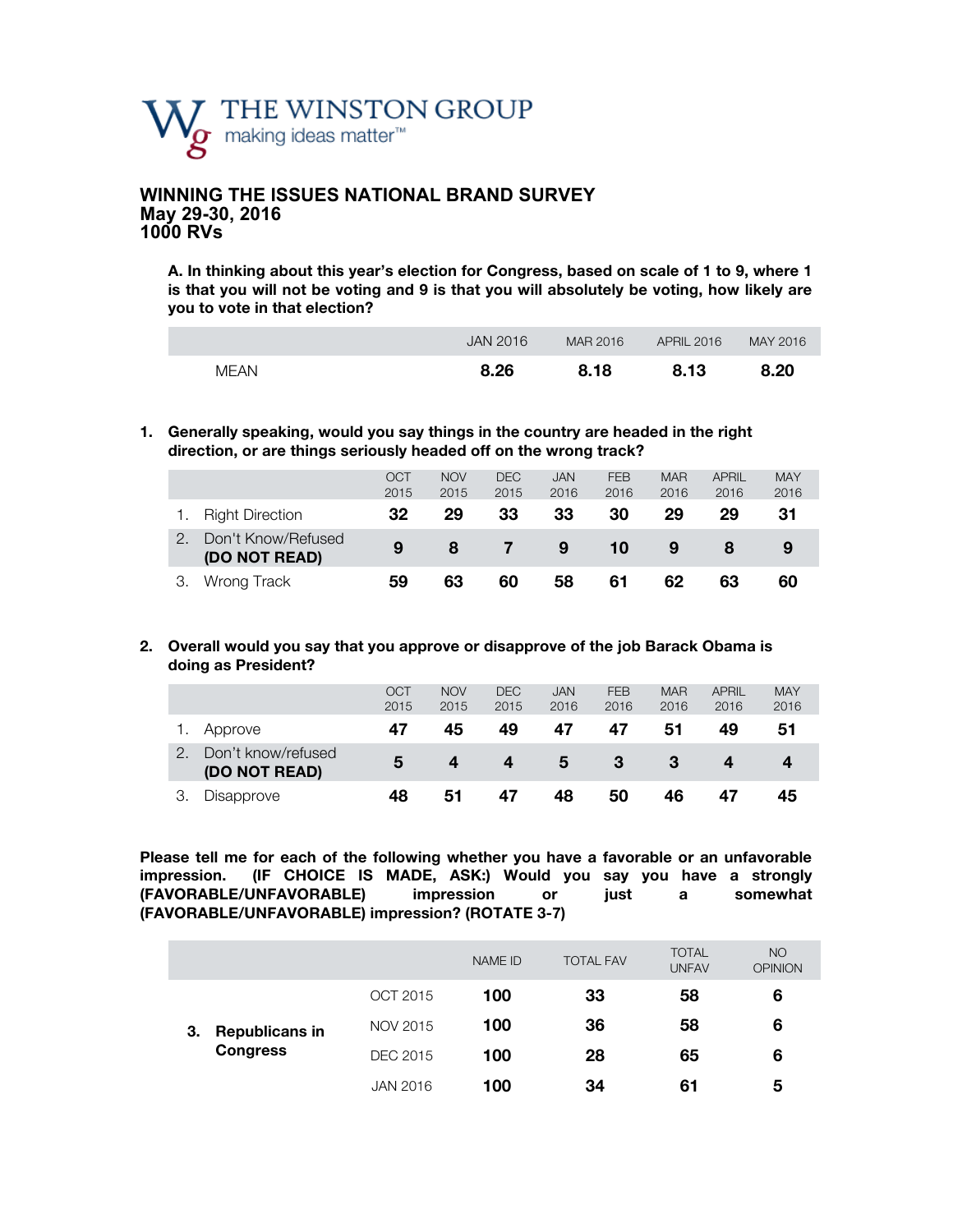|                              | FEB 2016          | 100 | 30 | 62 | 8                       |
|------------------------------|-------------------|-----|----|----|-------------------------|
|                              | MAR 2016          | 100 | 35 | 60 | 5                       |
|                              | APRIL 2016        | 100 | 33 | 60 | $\overline{\mathbf{r}}$ |
|                              | MAY 2016          | 100 | 34 | 60 | 6                       |
|                              | <b>OCT 2015</b>   | 100 | 40 | 51 | $6\phantom{1}$          |
|                              | <b>NOV 2015</b>   | 100 | 41 | 54 | 5                       |
|                              | DEC 2015          | 100 | 40 | 54 | 6                       |
| 4.<br>Democrats in           | <b>JAN 2016</b>   | 100 | 44 | 51 | 5                       |
| <b>Congress</b>              | FEB 2016          | 100 | 42 | 51 | $\overline{7}$          |
|                              | MAR 2016          | 100 | 47 | 48 | 5                       |
|                              | <b>APRIL 2016</b> | 100 | 46 | 49 | 5                       |
|                              | MAY 2016          | 100 | 44 | 51 | 5                       |
|                              | <b>SEPT 2015</b>  | 100 | 30 | 63 | 6                       |
| <b>Donald Trump</b><br>5.    | MAR 2016          | 100 | 28 | 68 | 4                       |
|                              | APRIL 2016        | 100 | 31 | 64 | 6                       |
|                              | MAY 2016          | 100 | 33 | 62 | 5                       |
|                              | <b>SEPT 2015</b>  | 100 | 42 | 54 | $\overline{4}$          |
|                              | <b>NOV 2015</b>   | 100 | 42 | 54 | 4                       |
| <b>Hillary Clinton</b><br>6. | MAR 2016          | 100 | 39 | 57 | 3                       |
|                              | APRIL 2016        | 100 | 39 | 58 | 3                       |
|                              | MAY 2016          | 100 | 41 | 56 | 3                       |
| Capitalism<br>7.             | MAY 2016          | 96  | 56 | 27 | 14                      |
| <b>Socialism</b><br>8.       | MAY 2016          | 98  | 32 | 56 | 10                      |
| <b>Big business</b><br>9.    | <b>JULY 2013</b>  | 99  | 45 | 44 | 10                      |
|                              | MAY 2016          | 100 | 44 | 45 | 11                      |
| 10. The private              | <b>JULY 2013</b>  | 97  | 62 | 21 | 14                      |
| sector                       | MAY 2016          | 98  | 63 | 23 | 12                      |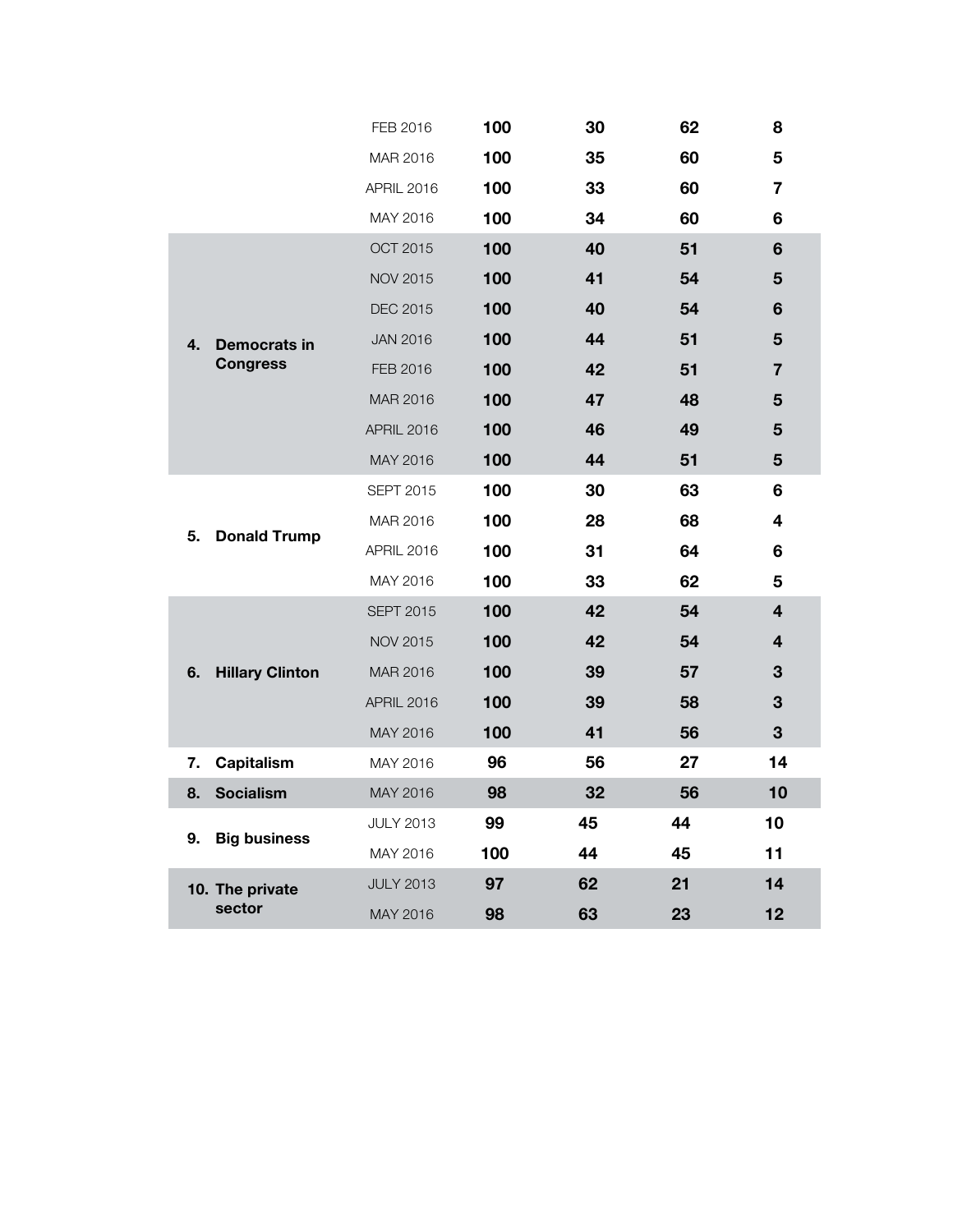|                                         | <b>OCT</b><br>2015 | <b>NOV</b><br>2015 | <b>DEC</b><br>2015 | <b>JAN</b><br>2016 | <b>FEB</b><br>2016 | <b>MAR</b><br>2016      | <b>APRIL</b><br>2016 | <b>MAY</b><br>2016      |
|-----------------------------------------|--------------------|--------------------|--------------------|--------------------|--------------------|-------------------------|----------------------|-------------------------|
| Education<br>1.                         | 13                 | 13                 | 9                  | 10                 | 9                  | 12                      | 14                   | 9                       |
| 2.<br>Social Security                   | 9                  | 6                  | $\overline{7}$     | 6                  | 5                  | 8                       | 8                    | $\overline{7}$          |
| Retirement and<br>З.<br>Investments     | $\overline{2}$     | 1                  | 1                  | 1                  | $\mathbf{2}$       | 1                       | $\overline{2}$       | 1                       |
| Terrorism<br>4.                         | 1                  | 9                  | $\overline{7}$     | 5                  | $\overline{4}$     | $\overline{\mathbf{4}}$ | 4                    | 3                       |
| Healthcare/Rx<br>5.                     | 9                  | 6                  | 7                  | 8                  | 8                  | 6                       | 6                    | 7                       |
| The Economy<br>6.                       | 22                 | 20                 | 20                 | 21                 | 26                 | 22                      | 24                   | 27                      |
| Jobs<br>7.                              | 7                  | 6                  | 7                  | 7                  | 5                  | 6                       | 8                    | 9                       |
| 8.<br>Taxes                             | 3                  | $\mathbf{2}$       | 1                  | 4                  | 3                  | 3                       | 5                    | $\overline{\mathbf{4}}$ |
| Crime and Safety<br>9.                  | $\overline{2}$     | $\overline{2}$     | 3                  | $\overline{2}$     | 1                  | $\overline{2}$          | $\overline{2}$       | $\overline{2}$          |
| 10. Environment                         | 3                  | 4                  | 3                  | 5                  | 5                  | 3                       | $\boldsymbol{4}$     | 5                       |
| 11. National<br>Defense/Foreign Affairs | 8                  | 11                 | 14                 | 10                 | 8                  | 11                      | 9                    | 6                       |
| 12. National<br>Deficit/Spending        | $\overline{7}$     | $\overline{7}$     | 5                  | 6                  | $6\phantom{1}6$    | 6                       | 6                    | 6                       |
| 13. Energy                              | *                  | 1                  | $\star$            | $\star$            | 1                  | 1                       | *                    | 1                       |
| 14. Gas prices                          | 1                  | $\star$            | 1                  | $\star$            | $\star$            | $\star$                 | $\star$              | 1                       |
| 15. Immigration                         | 5                  | 4                  | 6                  | 6                  | 4                  | 6                       | 3                    | 5                       |
| 16. Other                               | 4                  | 5                  | 6                  | 4                  | 9                  | 5                       | $\mathbf{2}$         | 5                       |
| 17. Don't know/Refused<br>(DO NOT READ) | 4                  | 3                  | 3                  | 3                  | 5                  | 3                       | 4                    | 3                       |

### **11. Which of the following issues would you say is most important to you in deciding how to vote for Congress? (ROTATE)**

**Which party do you have more confidence in to handle the issue of (ROTATE LIST BELOW Q12-15), (ROTATE) the Republican Party or the Democratic Party?** 

|                 |                   | <b>REP</b> | <b>DEM</b> |
|-----------------|-------------------|------------|------------|
|                 | OCT 2015          | 45         | 44         |
|                 | <b>NOV 2015</b>   | 49         | 44         |
|                 | <b>DEC 2015</b>   | 48         | 46         |
|                 | <b>JAN 2016</b>   | 45         | 48         |
| 12. The Economy | FEB 2016          | 45         | 46         |
|                 | MAR 2016          | 45         | 48         |
|                 | <b>APRIL 2016</b> | 46         | 47         |
|                 | MAY 2016          | 45         | 48         |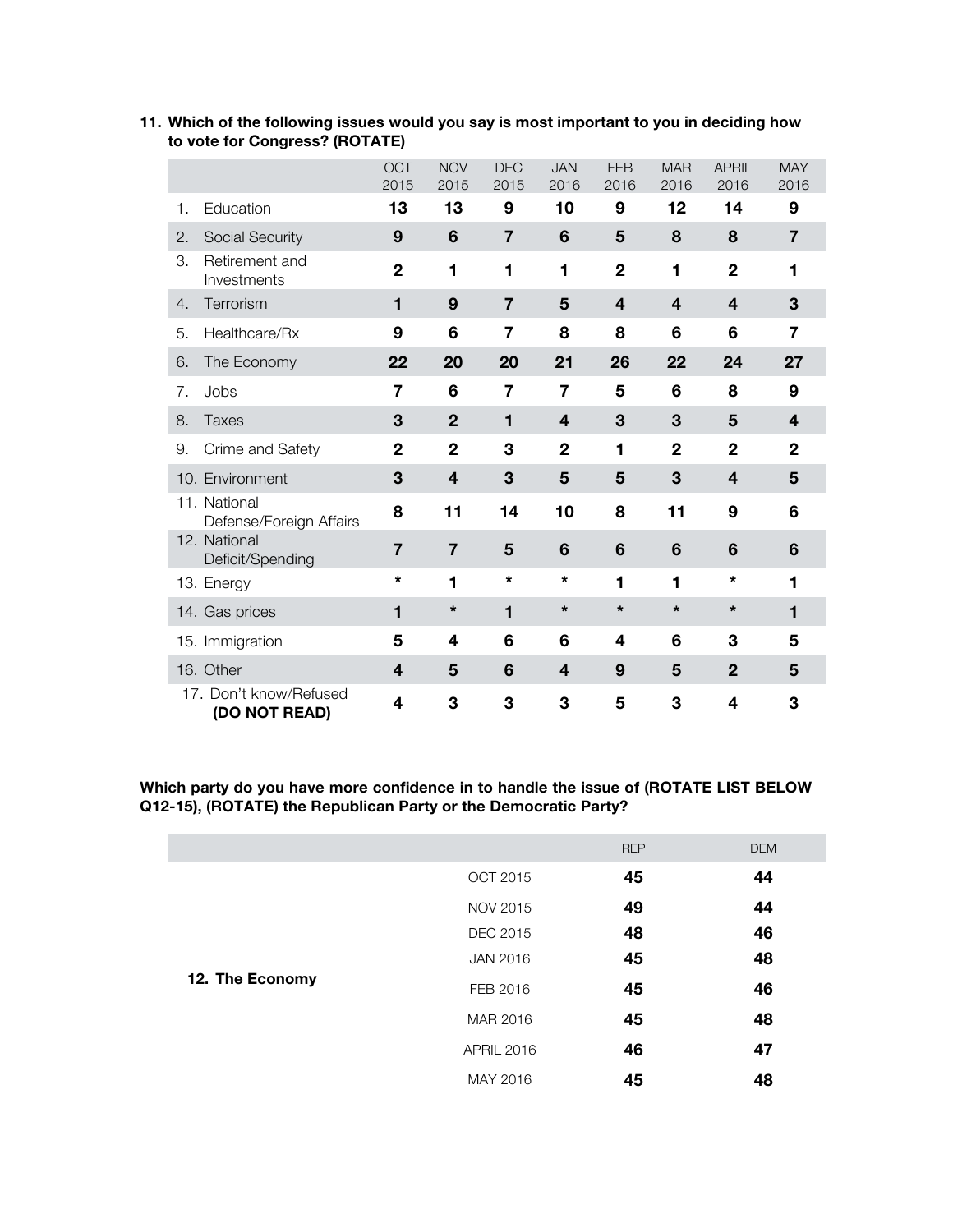|                 | <b>OCT 2015</b>   | 44 | 46 |
|-----------------|-------------------|----|----|
|                 | <b>NOV 2015</b>   | 44 | 48 |
|                 | DEC 2015          | 45 | 48 |
|                 | <b>JAN 2016</b>   | 42 | 48 |
| 13. Jobs        | FEB 2016          | 43 | 49 |
|                 | MAR 2016          | 41 | 51 |
|                 | <b>APRIL 2016</b> | 44 | 47 |
|                 | MAY 2016          | 44 | 48 |
|                 | AUG 2015          | 49 | 42 |
|                 | <b>SEPT 2015</b>  | 45 | 46 |
|                 | OCT 2015          | 44 | 45 |
|                 | <b>NOV 2015</b>   | 51 | 42 |
| 14. Taxes       | FEB 2016          | 49 | 42 |
|                 | MAR 2016          | 46 | 46 |
|                 | APRIL 2016        | 45 | 46 |
|                 | MAY 2016          | 44 | 47 |
|                 | <b>AUG 2015</b>   | 38 | 51 |
|                 | <b>SEPT 2015</b>  | 39 | 50 |
|                 | OCT 2015          | 40 | 50 |
| 15. Health care | <b>NOV 2015</b>   | 40 | 52 |
|                 | <b>DEC 2015</b>   | 38 | 54 |
|                 | <b>JAN 2016</b>   | 40 | 52 |
|                 | FEB 2016          | 41 | 49 |
|                 | MAY 2016          | 39 | 53 |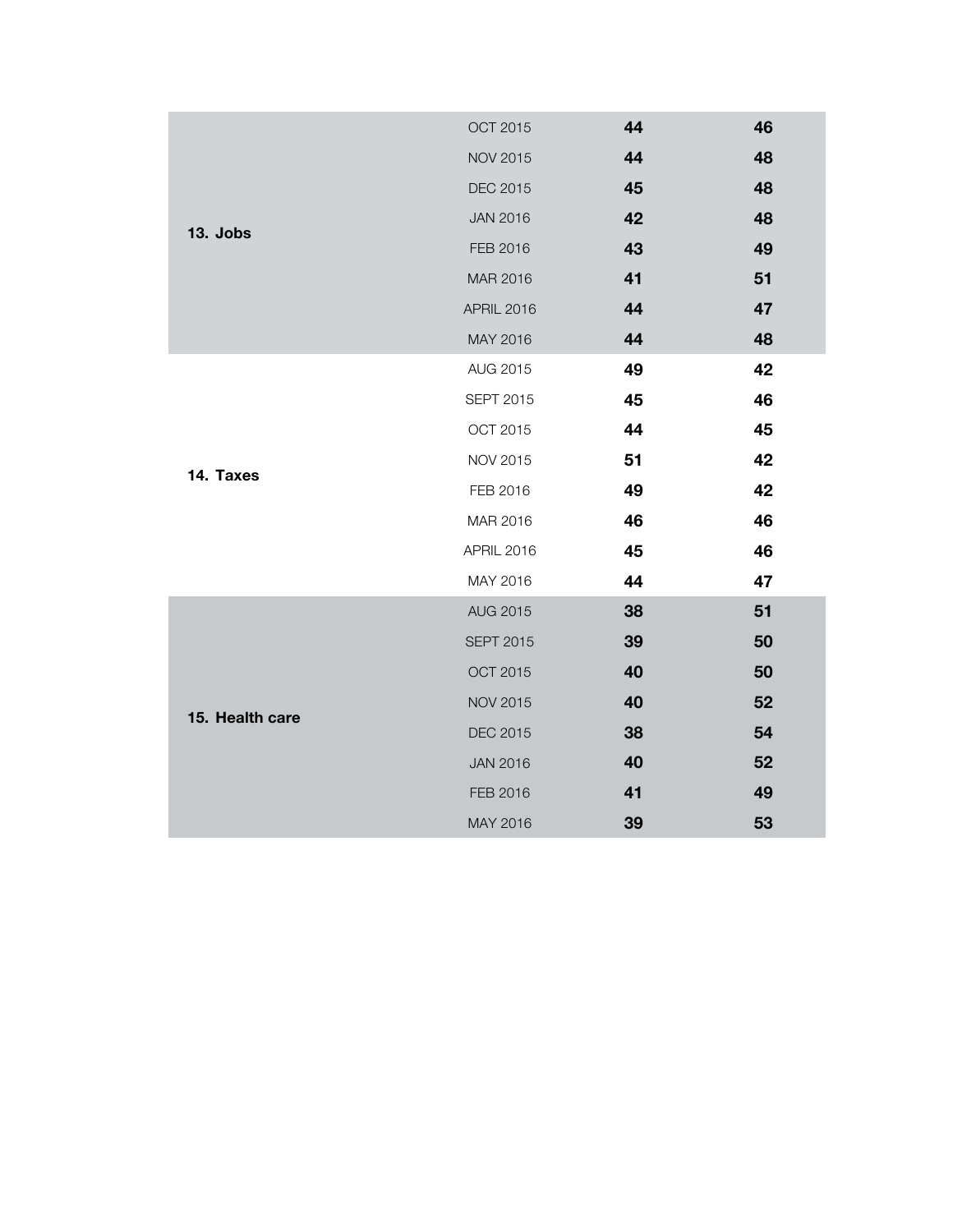**16. If the elections were held today for US Congress in your state, would you be more likely to vote for (ROTATE) the Republican candidate or the Democrat candidate? (IF UNDECIDED ASK:) would you be leaning toward (ROTATE) the Republican candidate or the Democrat candidate?**

|    |                                     | <b>OCT</b><br>2015 | <b>NOV</b><br>2015 | <b>DEC</b><br>2015 | <b>JAN</b><br>2016 | <b>FEB</b><br>2016 | <b>MAR</b><br>2016 | <b>APRIL</b><br>2016 | <b>MAY</b><br>2016 |
|----|-------------------------------------|--------------------|--------------------|--------------------|--------------------|--------------------|--------------------|----------------------|--------------------|
| 1. | Republican                          | 42                 | 44                 | 43                 | 43                 | 44                 | 42                 | 43                   | 42                 |
| 2. | Lean Republican                     | 3                  | $\mathbf 2$        | $\mathbf{2}$       | 3                  | $\overline{2}$     | $\mathbf 2$        | 3                    | 1                  |
| З. | Undecided                           | 3                  | 3                  | 4                  | 5                  | $\mathbf{2}$       | 1                  | $\mathbf{2}$         | 4                  |
| 4. | Lean Democrat                       | $\mathbf{2}$       | $\mathbf{2}$       | $\mathbf{2}$       | $\mathbf 2$        | $\mathbf{2}$       | 3                  | $\mathbf{2}$         | $\mathbf 2$        |
| 5. | Democrat                            | 46                 | 45                 | 48                 | 44                 | 45                 | 47                 | 47                   | 49                 |
| 6. | Don't Know/Refused<br>(DO NOT READ) | 4                  | 3                  | $\mathbf{2}$       | 3                  | 5                  | 5                  | 3                    | 3                  |
|    | <b>TOTAL REPUBLICAN</b>             | 44                 | 47                 | 45                 | 46                 | 46                 | 44                 | 46                   | 43                 |
|    | <b>TOTAL DEMOCRAT</b>               | 48                 | 48                 | 49                 | 46                 | 47                 | 50                 | 49                   | 50                 |

### **Turning to a different subject…**

**On a scale of 1-9 with 1 being very liberal, 5 being moderate, and 9 being very conservative how would you rate… (ROTATE 17-19, then 20-21)**

|                                         |                                  | <b>MEAN</b> |
|-----------------------------------------|----------------------------------|-------------|
|                                         | <b>POST</b><br><b>ELECT 2014</b> | 5.79        |
|                                         | FEB 2015                         | 5.85        |
| 17. Your own political ideology         | AUG 2015                         | 5.65        |
|                                         | DEC 2015                         | 5.84        |
|                                         | FEB 2016                         | 5.61        |
|                                         | MAY 2016                         | 5.76        |
|                                         | FEB 2016                         | 6.43        |
| 18. Ideology of Republicans in Congress | MAY 2016                         | 6.50        |
|                                         | FEB 2016                         | 3.75        |
| 19. Ideology of Democrats in Congress   | MAY 2016                         | 3.98        |
| 20. Ideology of Hillary Clinton         | MAY 2016                         | 3.77        |
| 21. Ideology of Donald Trump            | MAY 2016                         | 6.15        |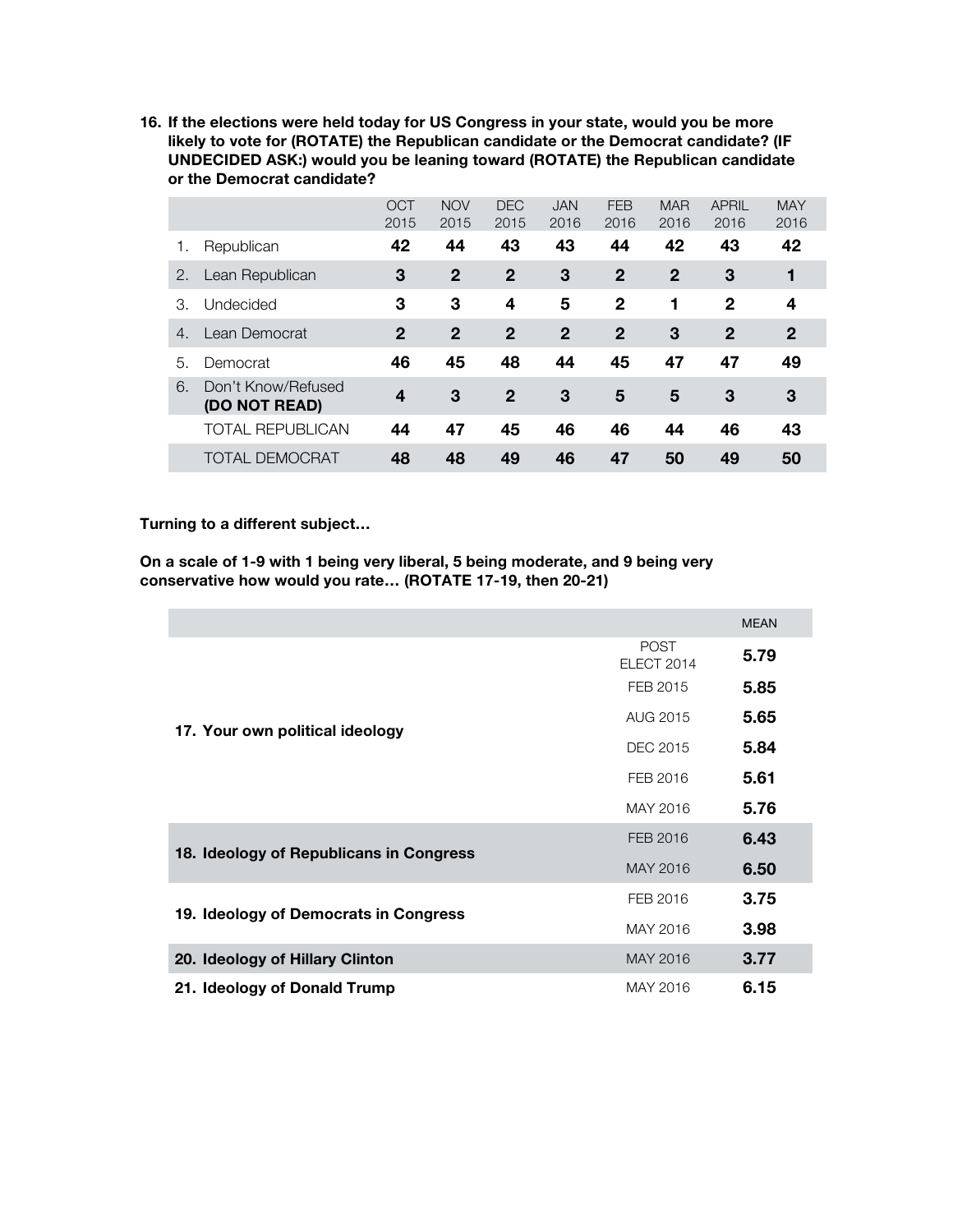**22. If the elections were held today for President, who would you be more likely to vote for (ROTATE) Donald Trump the Republican candidate or Hillary Clinton the Democrat candidate? (IF UNDECIDED ASK:) would you be leaning toward (ROTATE) Donald Trump the Republican candidate or Hillary Clinton the Democrat candidate?**

|                                     | MAR 2016 | <b>APRIL 2016</b> | MAY 2016     |
|-------------------------------------|----------|-------------------|--------------|
| 1. Donald Trump                     | 35       | 38                | 39           |
| 2. Lean Donald Trump                | 3        | 2                 | $\mathbf{2}$ |
| 3. Undecided                        | 3        | 7                 | 4            |
| 4. Lean Hillary Clinton             | 3        | 5                 | $\mathbf 2$  |
| 5. Hillary Clinton                  | 47       | 41                | 47           |
| 6. Don't Know/Refused (DO NOT READ) | 8        | 8                 | 6            |
| <b>TOTAL TRUMP</b>                  | 38       | 39                | 41           |
| <b>TOTAL CLINTON</b>                | 50       | 46                | 49           |

### **23. Would you say that the free market system in America is working….(ROTATE TOP TO BOTTOM, BOTTOM TO TOP)**

|                                        | <b>JULY 2013</b> | JAN 2016 | MAY 2016 |
|----------------------------------------|------------------|----------|----------|
| Very well                              | 8                | 8        | 10       |
| Somewhat well<br>$\mathcal{P}$         | 48               | 51       | 50       |
| Somewhat not well<br>$\mathcal{S}$     | 22               | 22       | 20       |
| Not well at all<br>$\overline{4}$      | 17               | 14       | 15       |
| Don't Know/Refused (DO NOT READ)<br>5. | 5                | 5        | 4        |
| <b>TOTAL WELL</b>                      | 56               | 59       | 61       |
| TOTAL NOT WELL                         | 39               | 36       | 35       |

### **24. Which is a bigger obstacle to the economy? (ROTATE)**

|                                                            | <b>JULY 2013</b> | MAY 2016 |
|------------------------------------------------------------|------------------|----------|
| 1. Corporate greed and unethical business behavior         | 50               | 53       |
| 2. Government policies like regulation, mandates and taxes | 43               | 43       |
| 3. Don't Know/Refused (DO NOT READ)                        |                  | b        |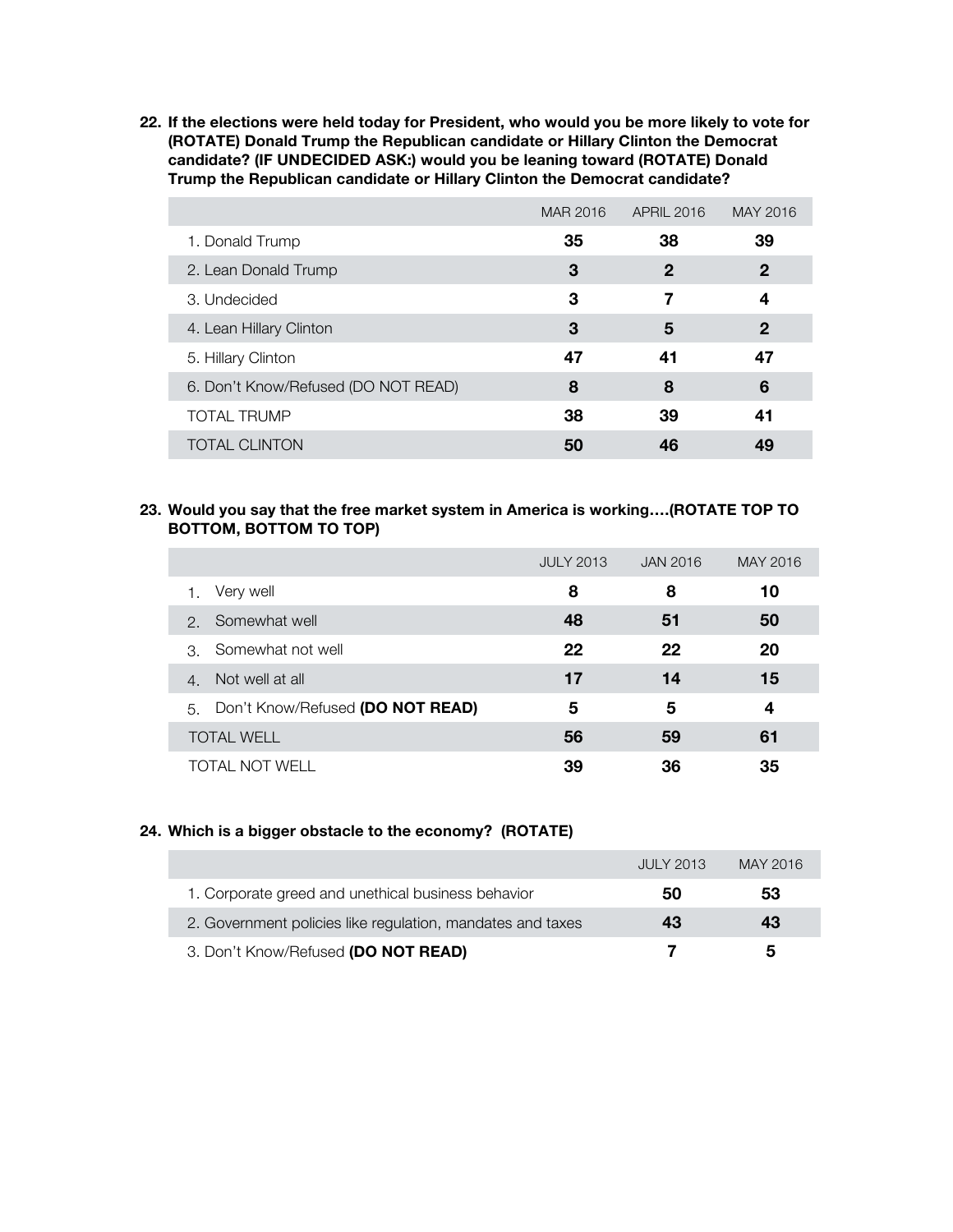**Who do you have more confidence in to handle the issue of (ROTATE LIST BELOW Q25- 27), (ROTATE) the private sector/business sector, or government?** 

|                 |                  | <b>PRIVATE</b><br><b>SECTOR</b> | GOVT |
|-----------------|------------------|---------------------------------|------|
|                 | <b>JULY 2013</b> | 63                              | 29   |
| 25. The Economy | MAY 2016         | 57                              | 35   |
| $26.$ Jobs      | <b>JULY 2013</b> | 70                              | 23   |
|                 | MAY 2016         | 65                              | 29   |
| 27. Health Care | <b>JULY 2013</b> | 62                              | 32   |
|                 | MAY 2016         | 52                              | 43   |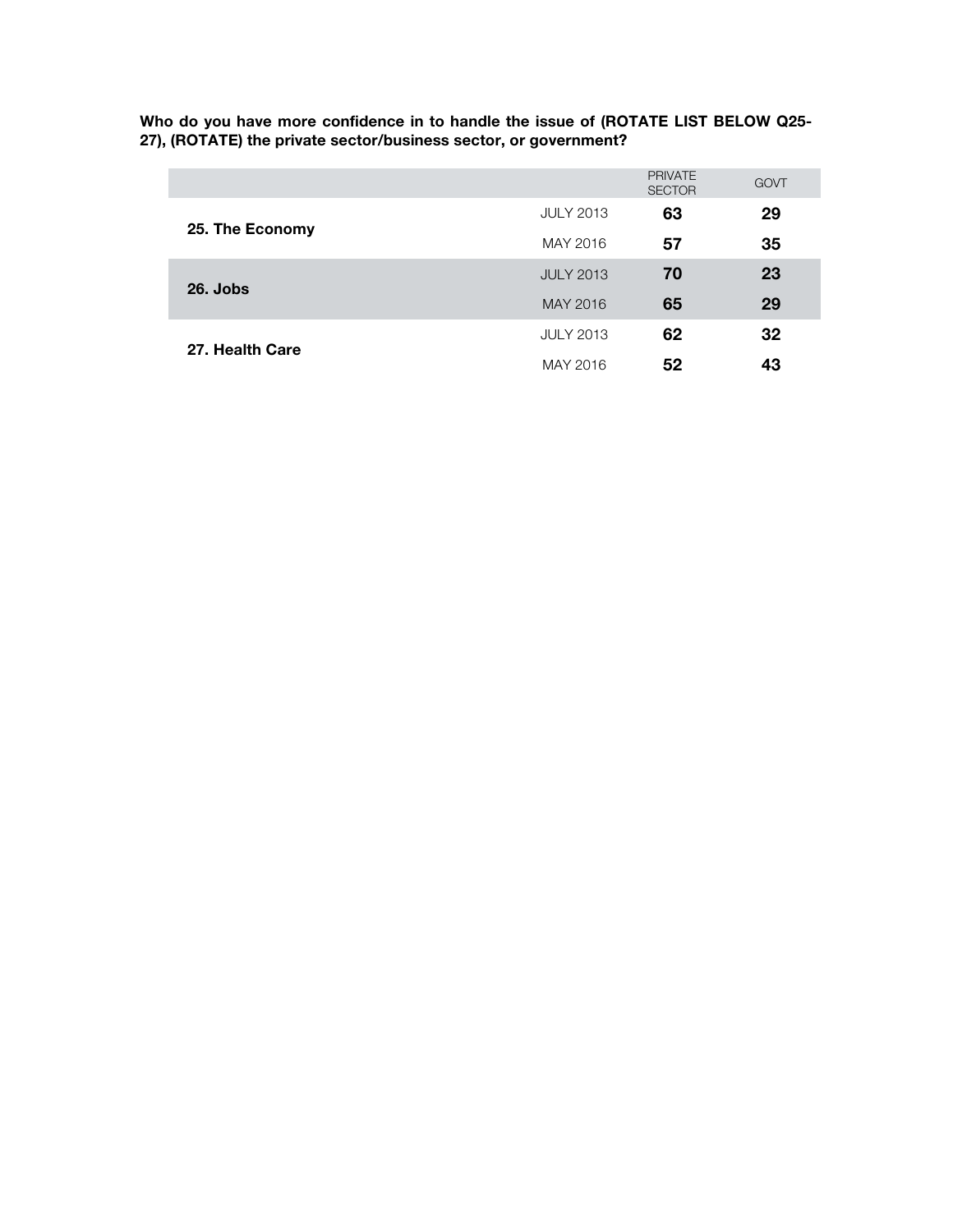**Now just a few demographic questions for statistical purposes only—**

#### **28. In what year were you born?**

T.

| 1. 18-34                    | 23 |
|-----------------------------|----|
| 2. 35-44                    | 21 |
| $3.45 - 54$                 | 18 |
| 4. 55-64                    | 19 |
| $5.65+$                     | 18 |
| 6. DK/Refused (DO NOT READ) |    |

### **29. Generally speaking, do you consider yourself (ROTATE) a Republican, a Democrat, an Independent, or something else?**

| 1. | Republican                          | 34 |
|----|-------------------------------------|----|
| 2. | Democrat                            | 37 |
| З. | Independent                         | 23 |
| 4. | Other                               | ა  |
|    | 5. Don't Know/Refused (DO NOT READ) |    |

### **30. If you had to classify yourself, would you say you are (ROTATE) liberal, moderate, or conservative in your political beliefs?**

|    | 1. Liberal (GO TO Q30A)                         | 24 |
|----|-------------------------------------------------|----|
| 2. | Moderate (GO TO Q31)                            | 40 |
|    | 3. Conservative (GO TO Q30A)                    | 35 |
|    | 4. Don't Know/Refused (DO NOT READ - GO TO Q31) |    |

### **Q30a among liberals and conservatives in Q30 only**

### **30a. Would that be very (LIBERAL/CONSERVATIVE) or somewhat (LIBERAL/CONSERVATIVE)?**

| 1. Very liberal      | 18 |
|----------------------|----|
| 2. Somewhat liberal  | 23 |
| 3. Very conservative | 31 |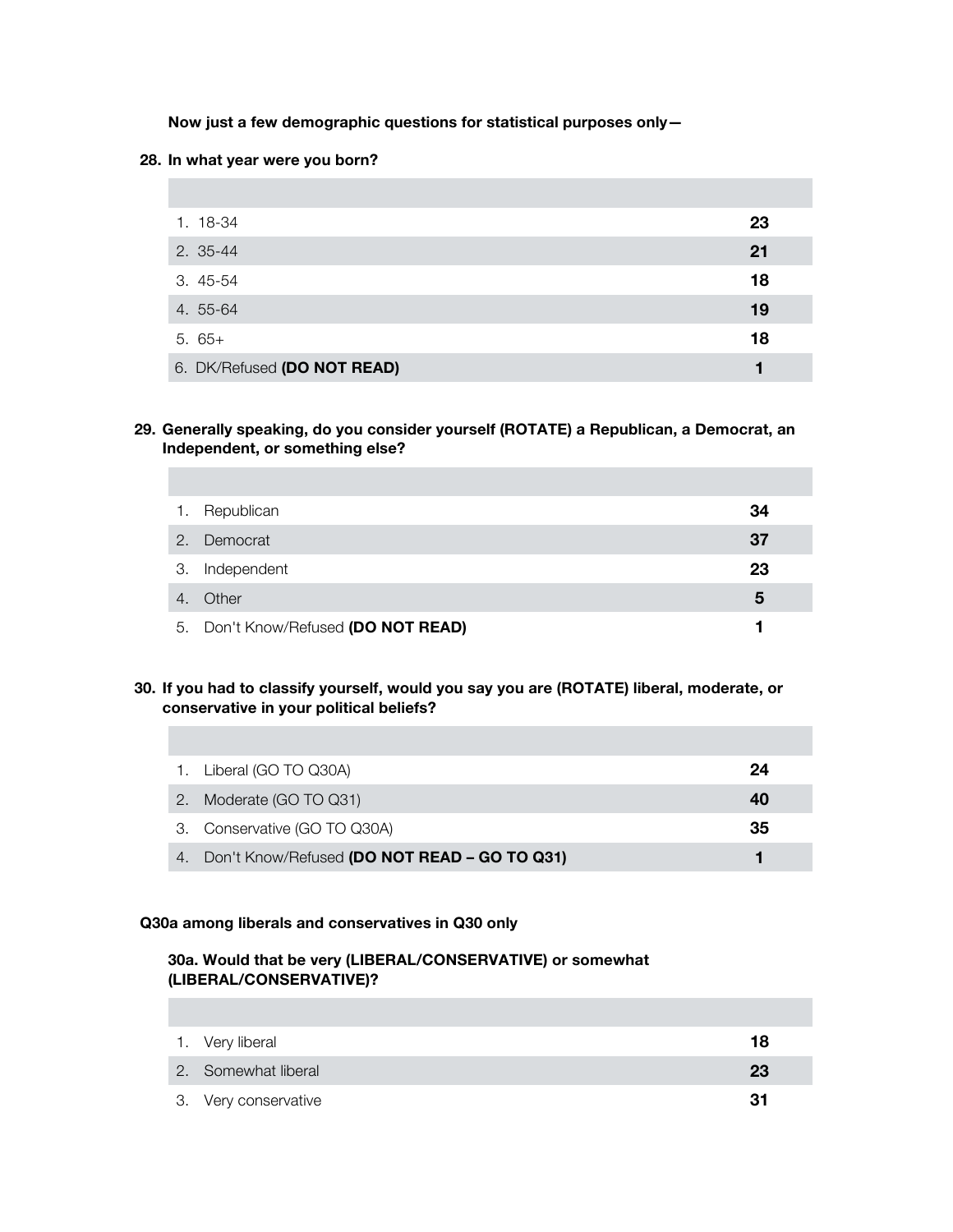- 4. Somewhat conservative **29**
- 5. Don't Know/Refused **(DO NOT READ) \***

# **(RESUME WITH ALL)**

### **31. Are there children in your household under the age of 18 years old?**

|       | 1. Yes                              | 34 |
|-------|-------------------------------------|----|
| 2. No |                                     | 66 |
|       | 3. Don't Know/Refused (DO NOT READ) |    |

### **32. What is your current marital status?**

| 1. | Single, never married               | 25 |
|----|-------------------------------------|----|
| 2. | Married                             | 59 |
| 3. | Separated                           |    |
|    | 4. Divorced                         | 9  |
| 5. | Widowed                             | 5  |
|    | 6. Don't Know/Refused (DO NOT READ) |    |

### **33. What is the annual income of your household before taxes? Is it…**

|    | 1. Less than 15K                    | 6  |  |
|----|-------------------------------------|----|--|
|    | 2. 15K-30K                          | 9  |  |
|    | 3. 30K-50K                          | 13 |  |
| 4. | 50K-75K                             | 14 |  |
|    | 5. 75K-100K                         | 18 |  |
|    | 6. Over 100K                        | 23 |  |
|    | 7. Don't Know/Refused (DO NOT READ) | 16 |  |

### **34. What is your religion?**

| 1. Evangelical/Fundamentalist Protestant |  |
|------------------------------------------|--|
| 2. Mainline Protestant                   |  |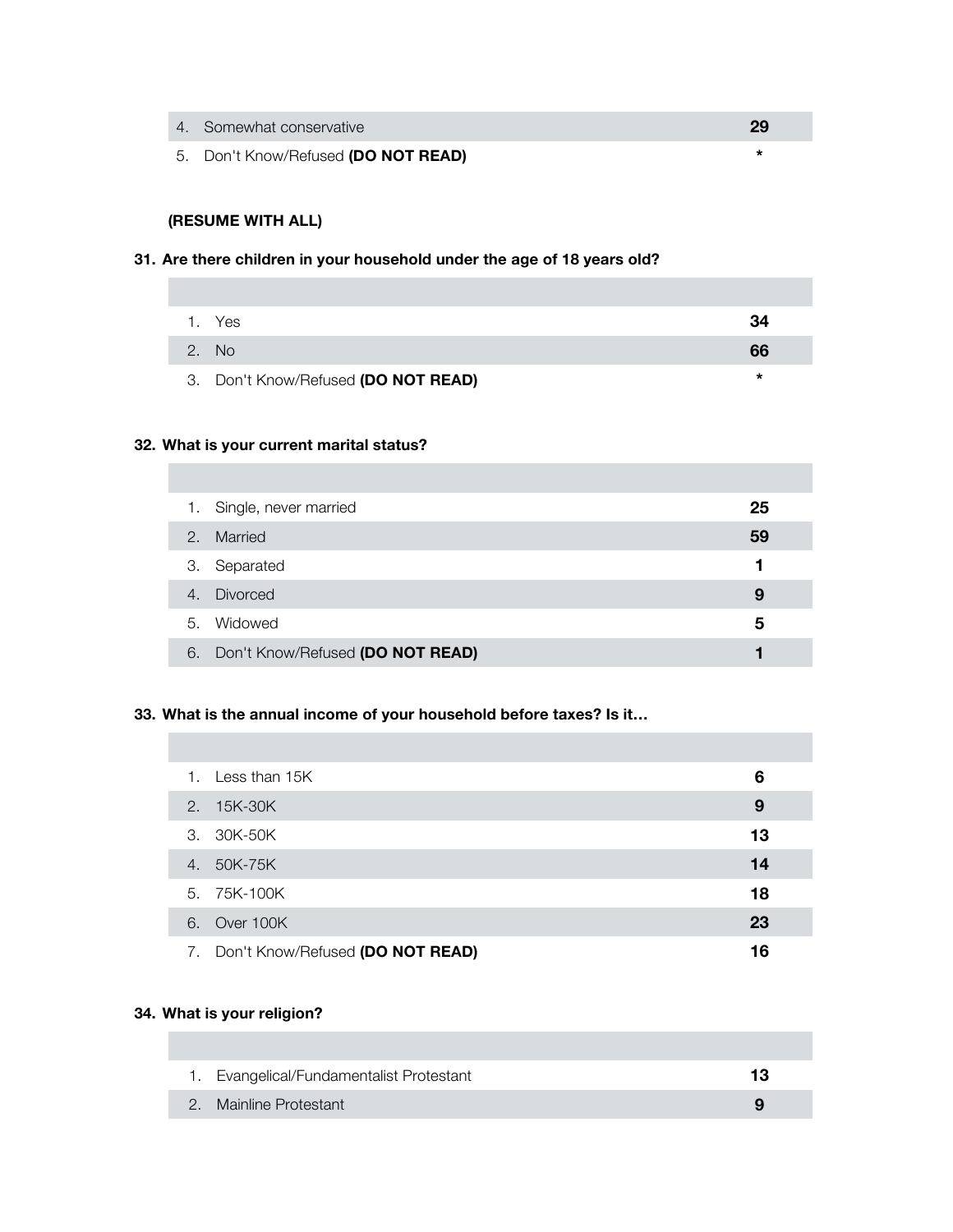| Catholic<br>3.                            |                                  | 29 |
|-------------------------------------------|----------------------------------|----|
| Jewish<br>4.                              |                                  |    |
| Mormon<br>5.                              |                                  |    |
| Atheist/Agnostic<br>6.                    |                                  | 12 |
| Other<br>$7_{\scriptscriptstyle{\ddots}}$ |                                  | 28 |
| 8.                                        | Don't Know/Refused (DO NOT READ) | 8  |

## **35. Do you consider yourself a part of the tea party movement?**

| 1. Yes | 11 |
|--------|----|
| 2. No  |    |

# **36. What is your race?**

| 1. | Hispanic                            | 10 |  |
|----|-------------------------------------|----|--|
|    | 2. African-American                 | 13 |  |
|    | 3. Asian                            | З  |  |
| 4. | White                               | 72 |  |
|    | 5. Other                            |    |  |
|    | 6. Don't Know/Refused (DO NOT READ) |    |  |

# **37. What type of area do you live in? (TAKEN FROM SAMPLE)**

| 1. Urban    | x  |
|-------------|----|
| 2. Suburban | 13 |
| 3. Rural    | 6  |

## **Gender (by observation)**

| 1. Male   | Δ⊁  |
|-----------|-----|
| 2. Female | .52 |